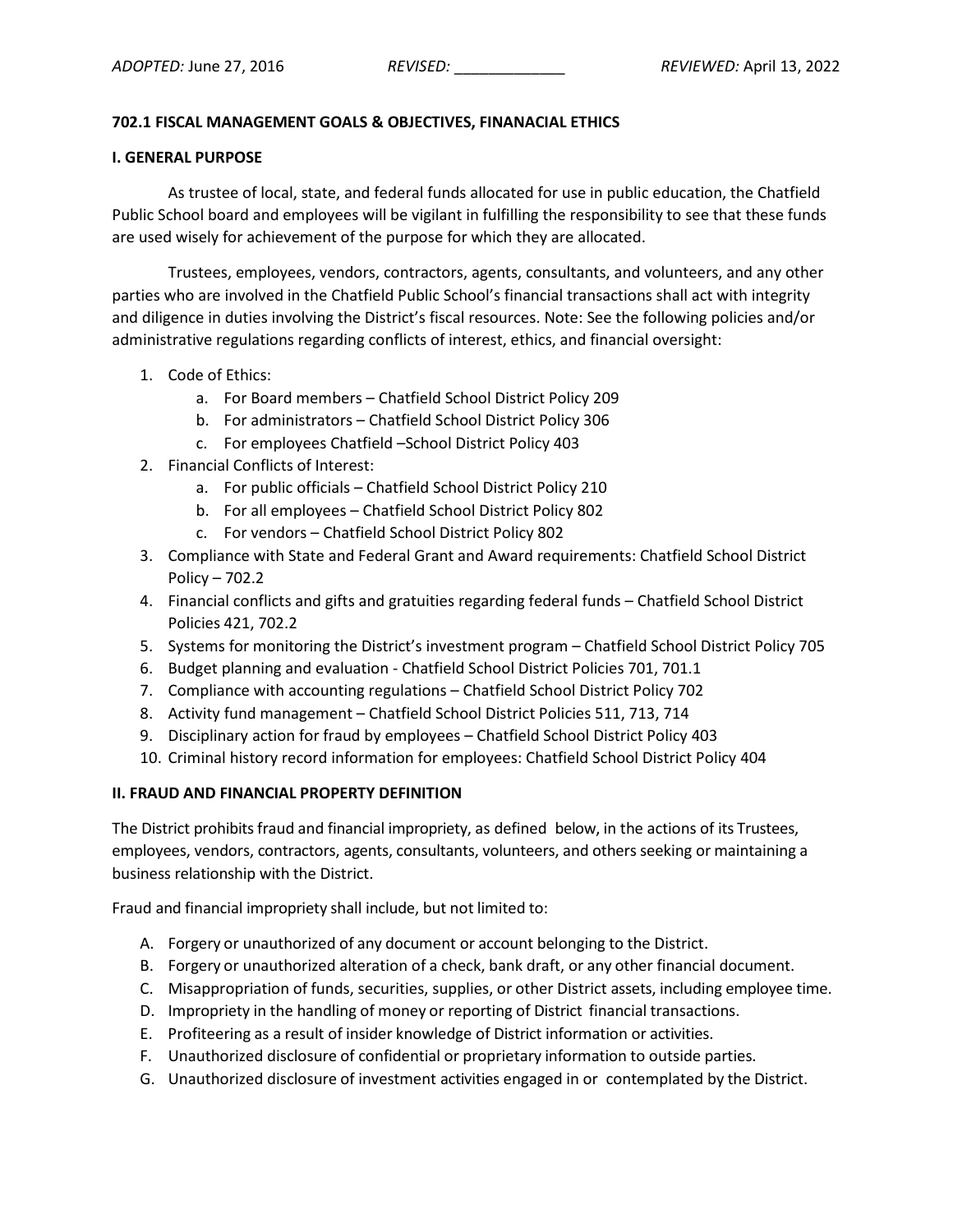- H. Accepting or seeking anything of material value from contractors, vendors, or other persons providing services or materials to the District, except as otherwise permitted by law or District policy. See Policy #421-Gifts to Employees
- I. Inappropriately destroying, removing, or using records, furniture, fixtures, or equipment.
- J. Failure to provide financial records required by federal, state, or local entities.
- K. Failure to disclose conflicts of interest as required by law or District policy.
- L. Any other dishonest act regarding the finances of the District.
- M. Failure to comply with requirements imposed by law, the awarding agency, or a pass-through entity for state and federal awards. [ See Policy 702.2]

## **III. FINANCIAL CONTROLS AND OVERSIGHT**

 Each employee who supervises or prepares District financial reports or transactions shall set an example of honest and ethical behavior and shall actively monitor his or her area of responsibility for fraud and financial impropriety.

## **IV. FRAUD PREVENTION REPORTS**

The Superintendent or designee shall maintain a system of internal controls to deter and monitor for fraud or financial impropriety in the District.

Any person who suspects fraud or financial impropriety in the District shall report the suspicions immediately to any supervisor, the Superintendent or designee, the Board Chair, or local law enforcement.

Reports of suspected fraud or financial impropriety shall be treated as confidential to the extent permitted by law. Limited disclosure may be necessary to complete a full investigation or to comply with law. All employees involved in an investigation shall be advised to keep information about the investigation confidential.

## **V. PROTECTION FROM RETALIATION**

Neither the Board nor any District employee shall unlawfully retaliate against a person who in good faith reports perceived fraud or financial impropriety. [Reference: MS§ 363A.15 Reprisals, MS§ 181- 931 et seq.]

# **VI. FRAUD INVESTIGATION**

In coordination with legal counsel and other internal or external departments or agencies, as appropriate, the Superintendent, Board Chair, or a designee shall promptly investigate reports of potential fraud or financial impropriety.

## **VII. RESPONSE**

If an investigation substantiates a report of fraud or financial impropriety, the Superintendent or designee shall promptly inform the Board of the report, the investigation, and any responsive action taken or recommended by the administration.